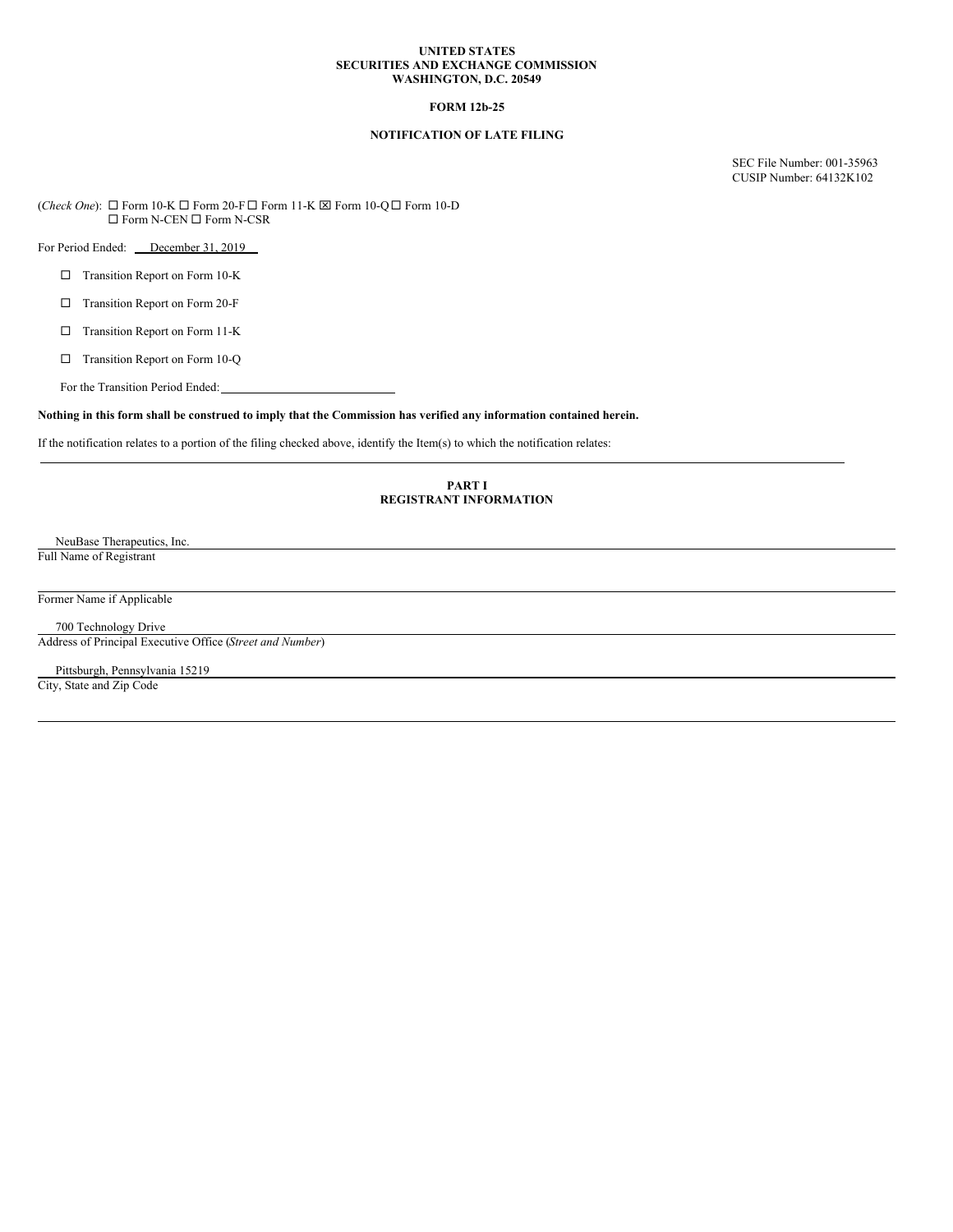#### **PART II RULES 12b-25(b) AND (c)**

If the subject report could not be filed without unreasonable effort or expense and the registrant seeks relief pursuant to Rule 12b-25(b), the following should be completed. (Check box if appropriate.)

- (a) The reason described in reasonable detail in Part III of this form could not be eliminated without unreasonable effort or expense;
- (b) The subject annual report, semi-annual report, transition report on Form 10-K, Form 20-F, Form 11-K, Form N-CEN or Form N-CSR, or portion thereof, will be filed on or before the fifteenth calendar day following the prescribed due date; or the subject quarterly report or transition report on Form 10-Q or subject distribution report on Form 10-D, or portion thereof, will be filed on or before the fifth calendar day following the prescribed due date; and
	- (c) The accountant's statement or other exhibit required by Rule 12b-25(c) has been attached if applicable.

## **PART III NARRATIVE**

State below in reasonable detail why Forms 10-K, 20-F, 11-K, 10-Q, 10-D, N-CEN, N-CSR, or the transition report or portion thereof, could not be filed within the prescribed time period.

NeuBase Therapeutics, Inc. (the "Company") is unable, without unreasonable effort or expense, to file its Quarterly Report on Form 10-Q for the quarterly period ended December 31, 2019 (the "Form 10-Q"), within the prescribed time period. As reported in the Company's Current Report on Form 8-K filed on February 13, 2020 (the "Form 8- K"), the Company reached a determination to restate the Company's unaudited condensed interim financial statements and related disclosures as of, and for the three months ended, December 31, 2018, and as of, and for the three and six months ended March 31, 2019 (collectively, the "Fiscal 2019 Quarterly Financials"). In addition, as reported in the Form 8-K, due to the dismissal of the Company's independent registered public accounting firm, the unaudited interim financial information to be presented in the Form 10-Q has not been reviewed by an independent registered public accounting firm under Statement of Auditing Standards 100. At this time, the Company cannot predict when it will be able to file the Form 10-Q. As such, the Company does not anticipate being able to file its Form 10-Q within five calendar days following the prescribed due date, in accordance with Rule 12b-25 of the Securities Exchange Act of 1934, as amended.

## **PART IV OTHER INFORMATION**

(1) Name and telephone number of person to contact in regard to this notification

 $\Box$ 

| sam<br>In commenced the<br>Кaсl<br>enrotr<br>the contract of the contract of |                | 1790<br>11 I.         |
|------------------------------------------------------------------------------|----------------|-----------------------|
| √ame                                                                         | $\sim$<br>ode. | elenhone<br>. Number' |

(2) Have all other periodic reports required under Section 13 or 15(d) of the Securities Exchange Act of 1934 or Section 30 of the Investment Company Act of 1940 during the preceding 12 months or for such shorter period that the registrant was required to file such report(s) been filed? If the answer is no, identify report(s).  $\boxtimes$  Yes  $\Box$  No

(3) Is it anticipated that any significant change in results of operations from the corresponding period for the last fiscal year will be reflected by the earnings statements to be included in the subject report or portion thereof?  $\boxtimes$  Yes  $\Box$  No

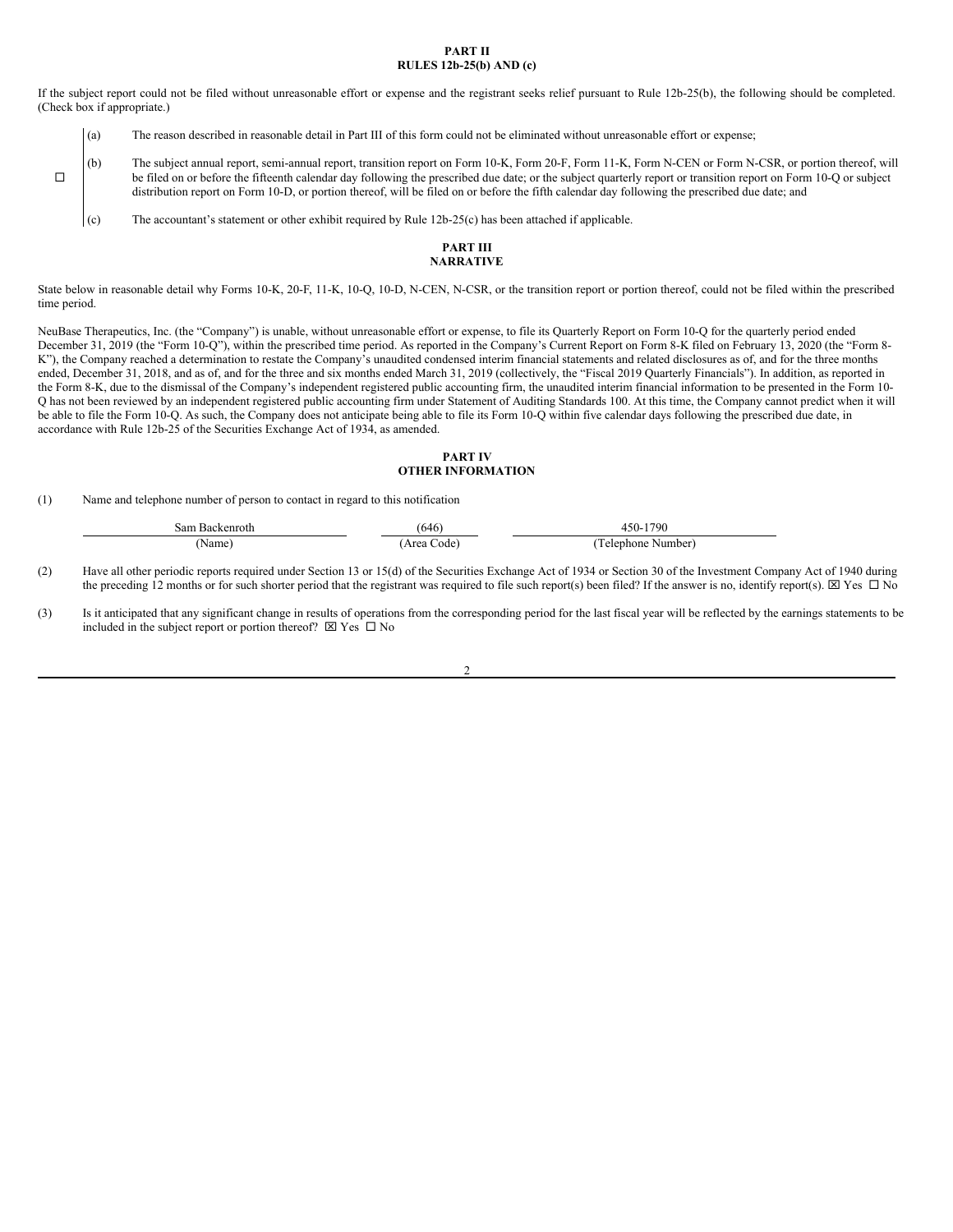If so, attach an explanation of the anticipated change, both narratively and quantitatively, and, if appropriate, state the reasons why a reasonable estimate of the results cannot be made.

As discussed in the Form 8-K, the Company is in the process of restating its Fiscal 2019 Quarterly Financials. Collectively, these changes in accounting treatment resulted in an increase in total operating expenses of approximately \$0.8 million for the three months ended December 31, 2018, a decrease in intangible assets of \$1.5 million at December 31, 2018 and March 31, 2019, a decrease in total operating expenses of \$0.1 million for the three months ended March 31, 2019 and an increase in total operating expenses of \$0.7 million for the six months ended March 31, 2019.